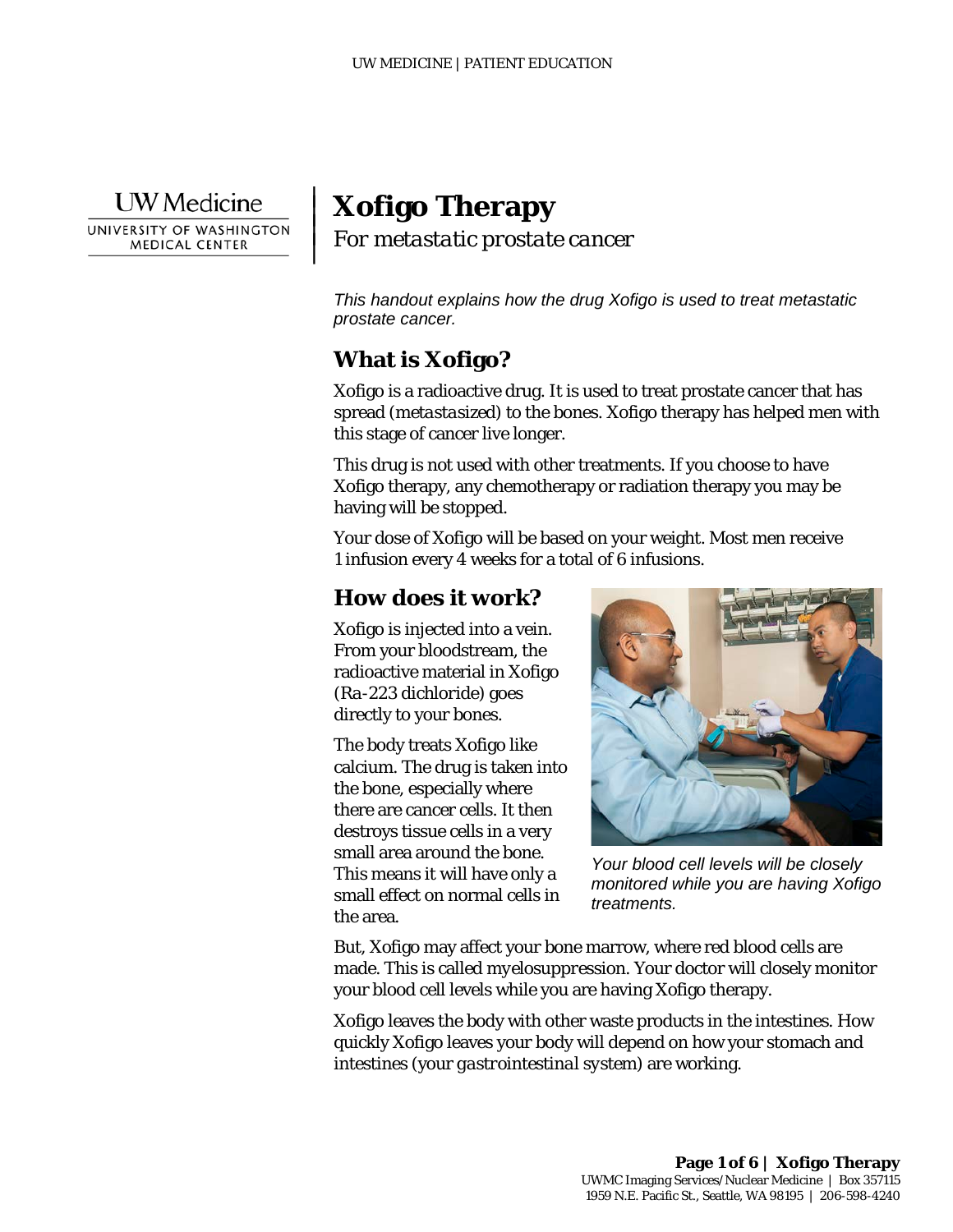## **Before Your Treatment**

Before your Xofigo treatment, you must:

- Have a **blood draw** to see if this type of treatment will work for you. Another blood draw will be done 2 to 3 days before your first injection.
- Have a **Nuclear Medicine bone scan**. This scan is required before treatment. It must be done within 8 weeks of your first injection.
- **Stop any chemotherapy treatments** for 3 to 4 weeks before your first injection.
- **Be weighed.** Your dose of Xofigo is based on your weight. We must have a recent and accurate weight so that we give you the right amount.

### **Your Treatment Day**

- Drink plenty of water before and after your injections so that you stay hydrated.
- Bring 2 forms of identification (ID) with you to the hospital, with at least 1 photo ID.
- A Nuclear Medicine attending doctor will oversee your injection.
- A technologist will place an *intravenous* (IV) line in your arm. It will take 1 to 2 minutes to inject the Xofigo. After that, you will receive a saline flush.
- You will stay in the Nuclear Medicine department for 30 minutes after your injection. We will monitor you and watch for any reactions.

### **After Your Treatment**

#### **Radiation Safety**

- It is safe to be around other people after your Xofigo treatments.
- Your feces and urine will be radioactive for about 1 week after your injection. Because of this, after you use the toilet, you **must**:
	- Flush the toilet.
	- Clean up any spills.
	- Wash your hands well with soap and warm water.

\_\_\_\_\_\_\_\_\_\_\_\_\_\_\_\_\_\_\_\_\_\_\_\_\_\_\_\_\_\_\_\_\_\_\_\_\_\_\_\_\_\_\_\_\_\_\_\_\_\_\_\_\_\_\_\_\_\_\_\_\_\_\_\_\_\_\_\_\_\_\_\_\_\_\_\_\_\_\_\_\_\_\_\_\_\_\_\_\_\_\_\_\_

- If you are sexually active:
	- Use condoms for at least 6 months after your treatment.
	- Your female partners within childbearing age should also use effective birth control methods.
- You will need to have follow-up blood draws to monitor your blood cell levels.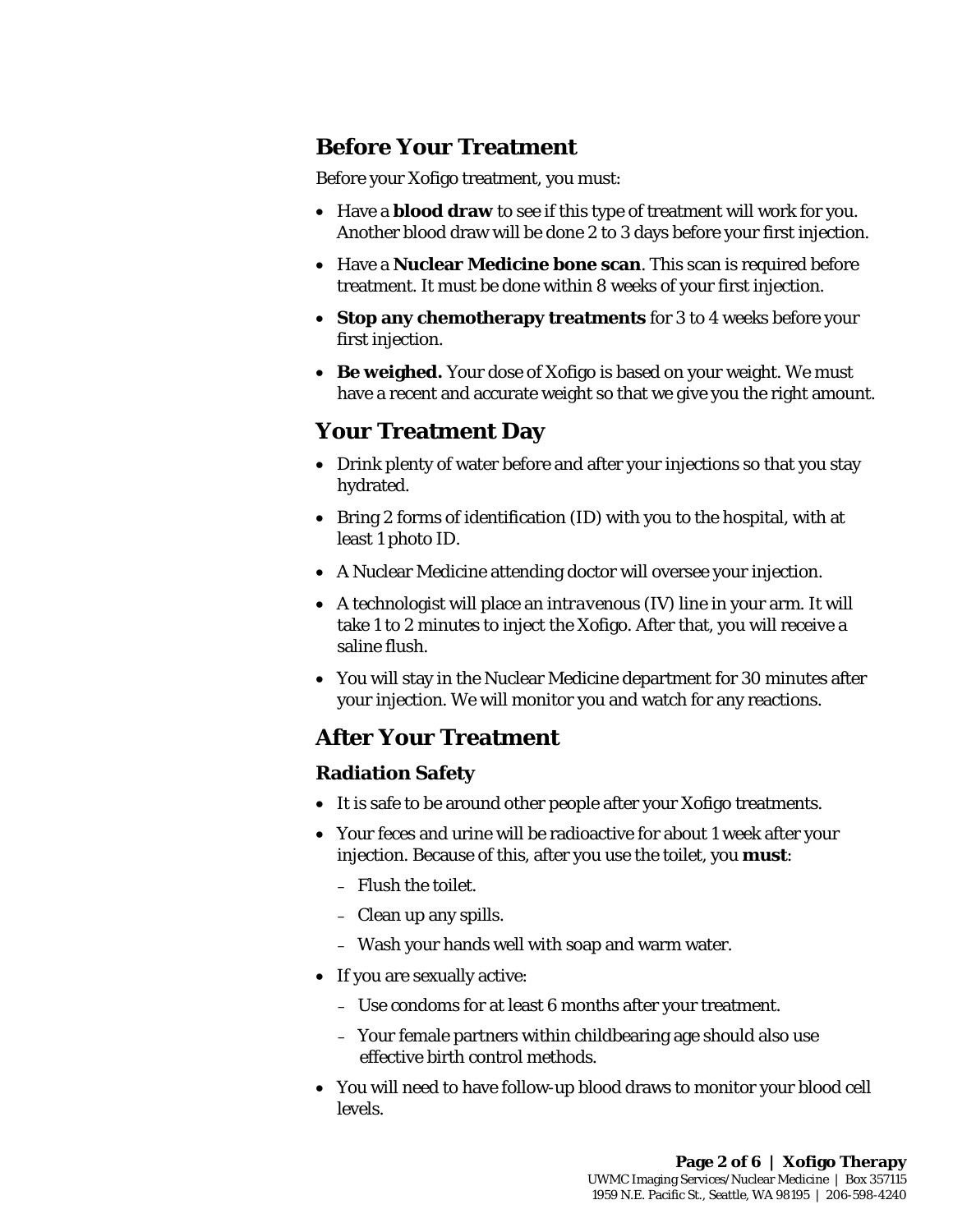## **Side Effects**

You will probably not have most of the following side effects, but if you have any talk to your doctor or nurse. They can help you understand the side effects and cope with them.

#### **Common**

- Nausea
- Diarrhea
- Low blood platelet count (with increased risk of bleeding)\*
- Low red blood cell count (*anemia*)\*
- Low white blood cell count (with increased risk of infection)\*

#### **Less Common**

- Vomiting
- Swelling in the hands or feet

#### **Rare**

- Pain, redness, or swelling at the injection site
- Dehydration
- Severe bone marrow damage resulting in low blood cell counts\*
- Kidney damage or kidney failure\*
- Death due to severe bone marrow damage or other causes
- \*See "Precautions" on page 5 for more detailed information.

There are other side effects not listed above that can also occur in some patients. Tell your doctor or nurse if you develop these or any other problems.

## **Before Taking this Medicine**

\_\_\_\_\_\_\_\_\_\_\_\_\_\_\_\_\_\_\_\_\_\_\_\_\_\_\_\_\_\_\_\_\_\_\_\_\_\_\_\_\_\_\_\_\_\_\_\_\_\_\_\_\_\_\_\_\_\_\_\_\_\_\_\_\_\_\_\_\_\_\_\_\_\_\_\_\_\_\_\_\_\_\_\_\_\_\_\_\_\_\_\_\_

#### **Tell Your Doctor:**

- If you are allergic to anything, including medicines, dyes, additives, or foods.
- If you have any type of kidney disease. This drug might affect the kidneys (see "Precautions" on page 5).
- If you have any other medical conditions such as heart disease, liver disease, diabetes, gout, or infections. Your doctor may need to monitor you more closely during treatment.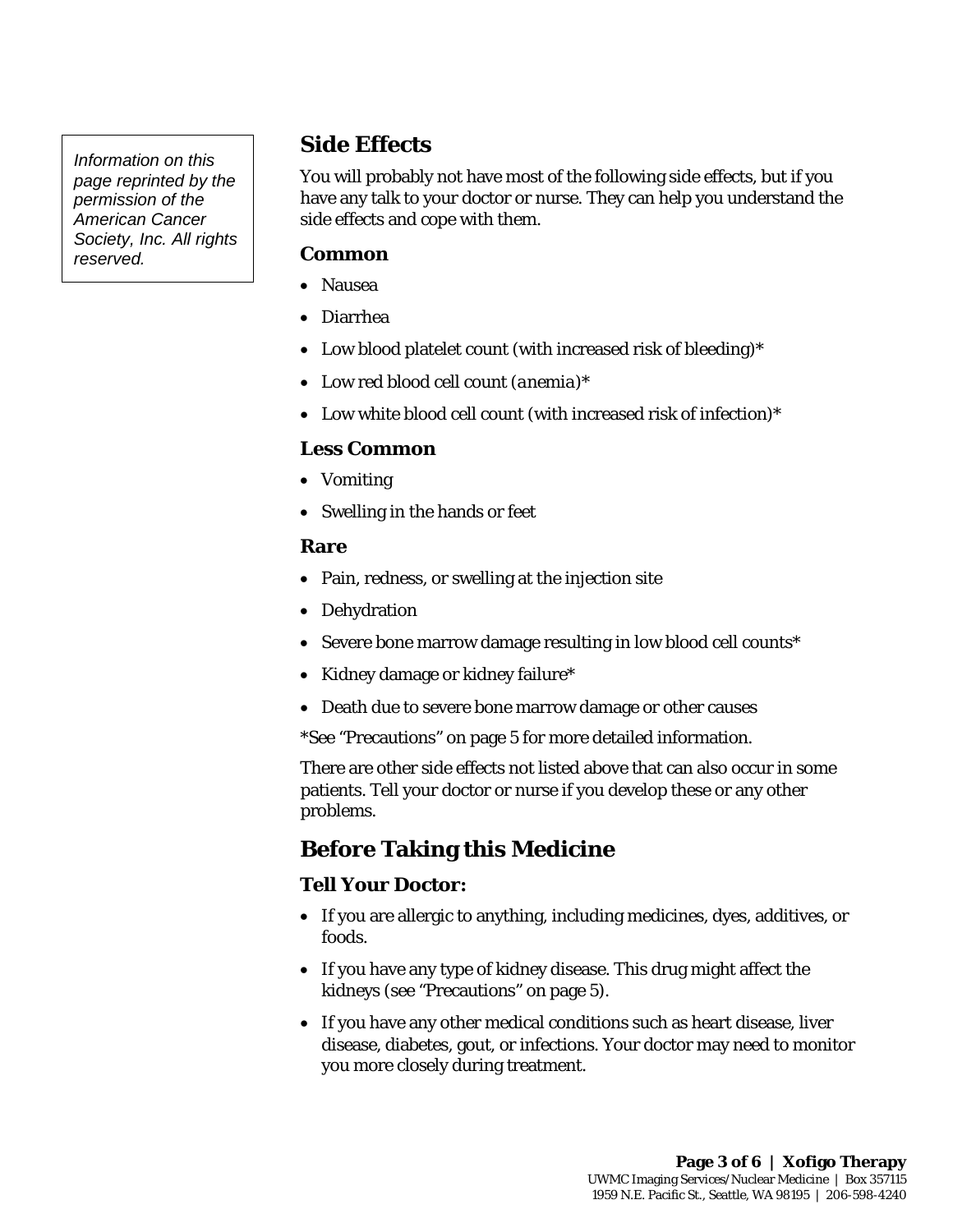- If you are sexually active and there is any chance your partner could become pregnant. This drug is not approved for use in women at this time. In men, it might damage sperm, which could affect pregnancy (see "Precautions" on page 5).
- If you think you might want to have children in the future. This drug might affect fertility. Talk with your doctor about the possible risk with this drug and the options that may preserve your ability to have children.
- About any other prescription or over-the-counter medicines you are taking, including vitamins and herbs. In fact, keeping a written list of each of these medicines (including the doses of each and when you take them) with you in case of emergency may help prevent complications if you get sick.

## **Interactions with Other Drugs**

This drug is not known to interact directly with other drugs at this time, but this does not necessarily mean that it will not interact with other drugs. Be sure your doctor knows about all of the drugs and supplements you are taking.

This drug can lower your blood platelet count, which can increase your risk of uncontrolled bleeding (see "Precautions" on page 5). If your platelet count becomes low, you might need to avoid other drugs or supplements that interfere with blood clotting, because they could further raise the risk of bleeding. These include:

- *Non-steroidal anti-inflammatory drugs* (NSAIDs) such as aspirin, ibuprofen (Advil, Motrin), naproxen (Aleve, Naprosyn) and many others
- Warfarin (Coumadin), dabigatran (Pradaxa), rivaroxaban (Xarelto), apixaban (Eliquis), or other blood thinners, including any type of heparin injections
- Anti-platelet drugs such as clopidogrel (Plavix) or prasugrel (Effient)
- Vitamin E

Note that many cold, flu, fever, and headache remedies contain aspirin or ibuprofen. Ask your pharmacist if you are not sure what is in the medicines you take.

Check with your doctor, nurse, or pharmacist about your other medicines, herbs, and supplements, and whether alcohol can cause problems with this medicine.

\_\_\_\_\_\_\_\_\_\_\_\_\_\_\_\_\_\_\_\_\_\_\_\_\_\_\_\_\_\_\_\_\_\_\_\_\_\_\_\_\_\_\_\_\_\_\_\_\_\_\_\_\_\_\_\_\_\_\_\_\_\_\_\_\_\_\_\_\_\_\_\_\_\_\_\_\_\_\_\_\_\_\_\_\_\_\_\_\_\_\_\_\_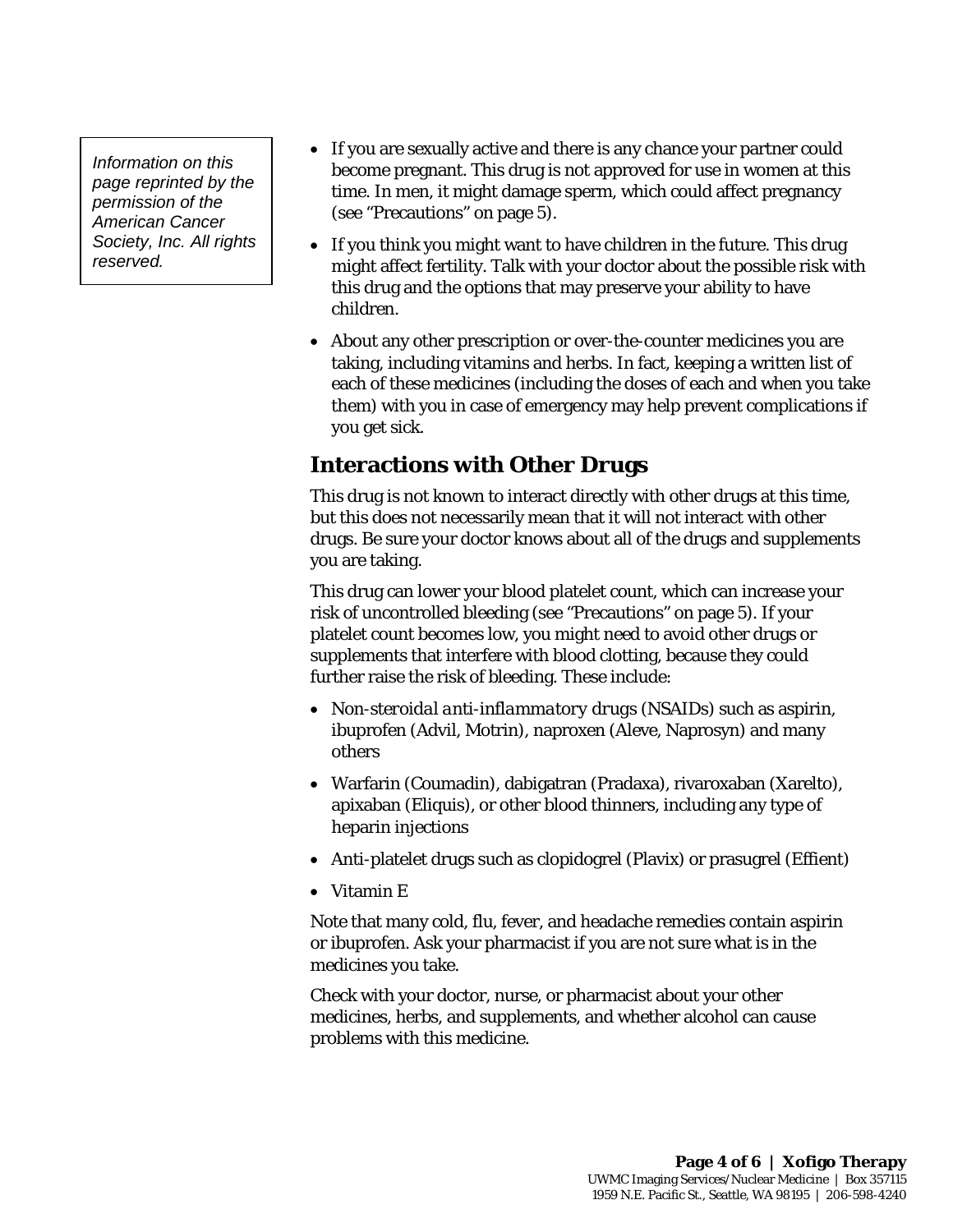### **Precautions**

- **This drug contains radiation**, which will leave your body slowly over time. There are no restrictions about contact with other people after getting this drug, but your health care team will tell you to take some precautions during treatment and for at least 1 week after the last dose to lower the chance of exposing other people to radiation. These will include using a toilet to dispose of urine, feces, and vomit whenever possible and then flushing the toilet several times after each use. Your caregivers should wear gloves when handling body fluids (such as urine) or soiled clothes and wash their hands afterward.
- **This drug can damage your bone marrow**, which is where new blood cells are made. This could lead to a drop in your blood cell counts. In rare cases, the damage may be severe enough to be life threatening. Your doctor will test your blood before each treatment, looking for possible effects of the drug on blood cell counts or on other body organs. Based on the test results, you might get treatment to help with any effects. Your doctor may also need to delay your next dose of this drug, or even stop it altogether. It is very important that you keep all of your appointments for lab tests and doctor visits.
- **This drug can lower your blood platelet count**, which can raise your risk of uncontrolled bleeding. Your doctor will check your platelet count before each treatment, and your dose might need to be delayed if you have a low platelet count. Be sure your doctor knows if you are taking any medicines that could affect your body's ability to stop bleeding (see "Interactions with other drugs"). Tell your doctor or nurse right away if you cough up blood or have unusual bruising, nosebleeds, bleeding gums when you brush your teeth, vomit that is bloody or looks like coffee grounds, or black, tarry stools.
- **This drug might lower your red blood cell count.** If this occurs, it will usually happen a few months after starting treatment. A low red blood cell count (known as anemia) can cause shortness of breath, or make you feel weak or tired all the time. Be sure to let your doctor or nurse know right away if you have any of these symptoms. If you do become anemic, you might need blood transfusions or other treatments to help with this.
- **This drug can lower your white blood cell count.** This can increase your chance of getting an infection. Be sure to let your doctor or nurse know right away if you have any signs of infection, such as fever of 100.5°F (38°C) or higher, chills, pain when passing urine, new onset of cough, or bringing up sputum.

\_\_\_\_\_\_\_\_\_\_\_\_\_\_\_\_\_\_\_\_\_\_\_\_\_\_\_\_\_\_\_\_\_\_\_\_\_\_\_\_\_\_\_\_\_\_\_\_\_\_\_\_\_\_\_\_\_\_\_\_\_\_\_\_\_\_\_\_\_\_\_\_\_\_\_\_\_\_\_\_\_\_\_\_\_\_\_\_\_\_\_\_\_